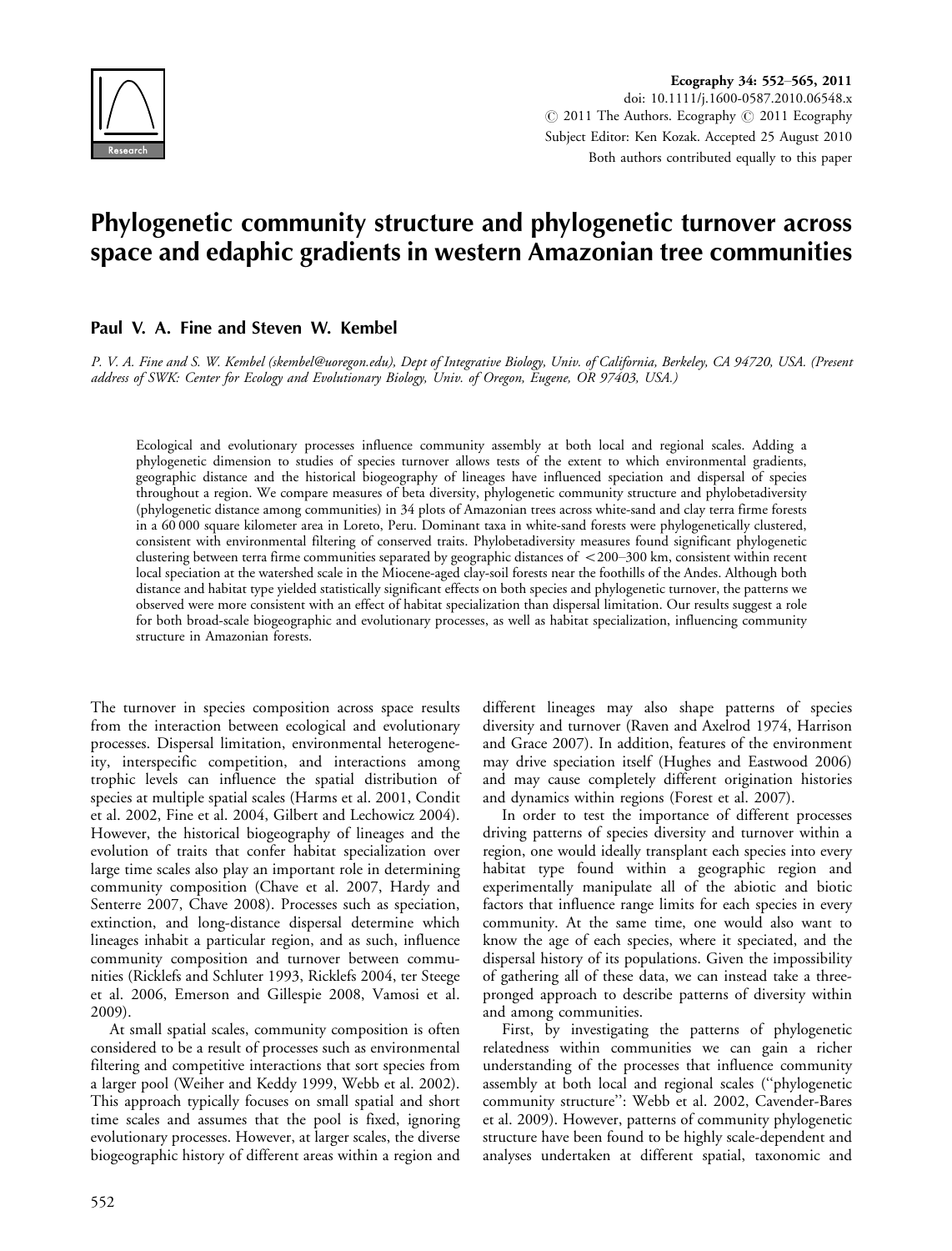environmental scales result in conclusions that suggest completely different interpretations regarding the relative importance of biotic interactions and environmental filtering in community assembly (Cavender-Bares et al. 2006, Swenson et al. 2006, Kraft et al. 2007, Vamosi et al. 2009). Second, to address these issues of spatial and environmental scaling, the turnover in species composition among and within habitats can be quantified, and the relative importance of spatial distance and environmental variables can be examined within a Mantel test framework using taxonomic beta diversity (''beta diversity'': Tuomisto et al. 1995, Phillips et al. 2003). Third, we can study how community phylogenetic signal changes across scales, distances, and environments (''phylobetadiversity'': Graham and Fine 2008). By adding this phylogenetic dimension to studies of species turnover, one can test the extent to which environmental gradients and historical biogeography of lineages have influenced speciation, extinction, and dispersal of species throughout a region (Graham and Fine 2008).

Tree communities associated with different soil types in the lowland Amazon basin afford an excellent opportunity to explore how phylogenetic relatedness influences community composition and species turnover across space. Amazonian forests contain the most diverse flora in the world, and understanding the turnover between habitat types in this biome may yield clues towards a fuller understanding of the mechanisms driving the origin and maintenance of such extraordinary species diversity. In the Amazon, the most distinctive edaphic habitat is nutrientpoor white-sand forests which contain an endemic flora and fauna (Alvarez and Whitney 2003, Fine et al. 2010). The tree communities found in white-sand forests are, by Amazonian standards, of extremely low diversity, with common white-sand endemic species accounting for a great majority of all individual stems (Fine et al. 2010). Whitesand forests have very short canopies (some as short as four meters tall) and appear in the landscape as habitat islands and archipelagos, surrounded by other non-flooded, ''terra firme forests'' growing on other, more fertile soil types (Fig. 1). These forest mosaics are visible from satellite images, and appear as dark spots surrounded by lightercolored greens that represent high-canopy rain forests growing on clays, loams and brown sands (''terra firme forests<sup>"</sup>) (see Vriesendorp et al. 2006 for color images). White sands (WS) and (non white-sand) ''terra firme'' (TF) soils in the Peruvian Amazon have different histories. White sands are derived from Pre-Cambrian sediments and are extremely nutrient poor and have been present in South America for over 200 million yr, thus are older than the oldest angiosperms (Hoorn 1993, 1994, Fine et al. 2005). By contrast, the fertile clay soils of the western Amazon have only been present since the Miocene  $(< 20$  million yr); they contain a much higher nutrient availability (Hoorn 1993, 1994, Fine et al. 2005, Frasier et al. 2008) There is very little overlap in species composition between white-sand forests and forests growing on other terra firme soils (Fine et al. 2010).

In the present study we combine analyses of beta diversity, phylogenetic beta-diversity, and community phylogenetic structure of lowland Amazonian tree communities. Each of the processes in Table 1 is associated with a unique combination of predictions for the three analyses with respect to geographic distance and habitat type. By simultaneously considering community phylogenetic structure, beta diversity and phylobetadiversity, we argue that a more complete picture emerges about the relative importance of these processes (Table 1). We use this new



Figure 1. A map showing the locations of the white-sand plots (gray shapes, labeled WS 1-16), and the terra firme plots (triangles, labeled TF  $1-18$ ) in northeastern Peru. Rivers are labeled in italics. Dashed line approximates the limit of the Amazonian lowlands ( $<$ 500 m a.s.l). White-sand areas depicted on this map are all of the known ones in the Dept of Loreto, Peru and are drawn to approximate their extent on the landscape (modified from Vriesendorp et al. 2006), with the exception of WS 1-4, which details the boundaries of the Allpahuayo-Mishana National Reserve (of which ca 25% of its area is covered by white-sand forests). See Supplementary material Table S2 for names and coordinates of all plots.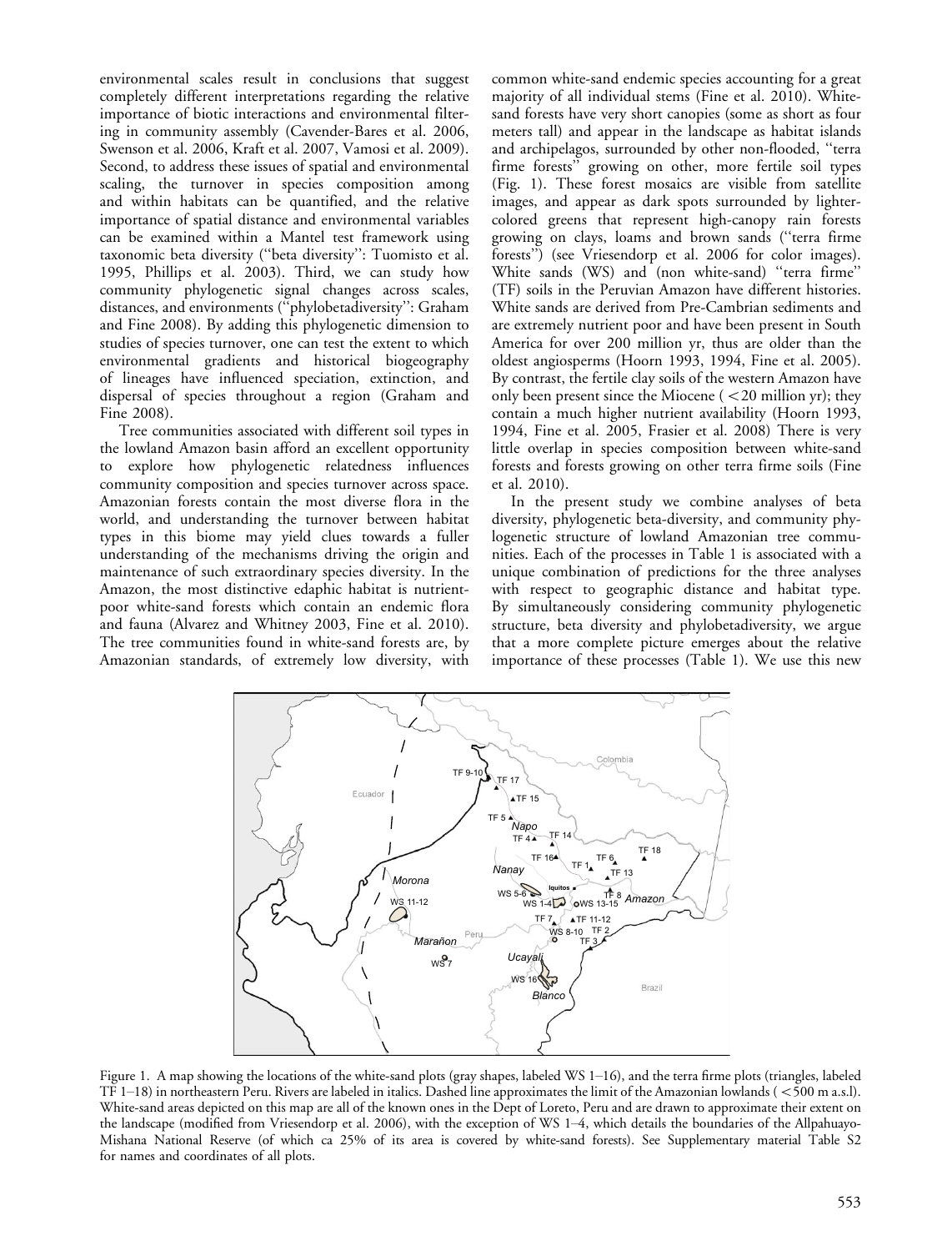approach to evaluate the relative importance of dispersal, habitat specialization, and speciation in the assembly of tree communities in white-sand and terra firme forests of the Peruvian Amazon.

# Methods

# Data sets and morphospecies

White-sand and terra firme forests were sampled throughout the Dept of Loreto, Peru (Fig. 1). The region receives -3000 mm of rain annually, with no distinct dry season (Marengo 1998). Nigel Pitman and colleagues provided data for terra firme forest plots (Fig. 1; Supplementary material Table S1, S2). These plots are 1 ha tree inventories including all trees -10 cm diameter at breast height (dbh) of 18 terra firme sites, and none of them sample white-sand forests. Terra firme plots contained 1820 species and morphospecies, out of 10 867 individuals, and averaged 251.7 species per plot. Soil texture analyses (% sand/clay/ silt by mass) were performed for the terra firme communities (Pitman et al. 2008).

Because white-sand forests are structurally so much smaller than terra firme forests, it was necessary to modify standard sampling methods developed for terra firme forests to obtain representative samples of white-sand forests. Most inventories of terra firme rain forests in the last few decades have been conducted at the scale of 1 ha, with a dbh cutoff of 10 cm. This protocol allows researchers to sample all of the trees of the midcanopy and canopy and most of the understory tree species. In white-sand forests, trees grow very slowly yet reach reproductive size with trunks smaller than 10 cm dbh (and in the extremely stunted forests, the

great majority of individuals will never approach 10 cm dbh); thus a smaller cutoff is necessary to sample trees in white-sand forests. Another discrepancy is that some whitesand patches are smaller than 1 ha. To overcome these limitations, we sampled white-sand forests in two different ways, trying to sample comparable numbers of individuals as the terra firme plots. For ''high-canopy'' white-sand forests (canopies at approximately  $10-20$  m,  $(n = 13)$ ),  $0.1$ ha plots were used with dbh cutoffs of 5 cm to obtain a sample of ca 300 individuals per plot. Three of the whitesand plots (WS 6, 10 and 15 in Fig. 1) consisted of stunted forest with 99% of the trees  $<$  10 m tall, with most around 5 m in height. To make a representative sample in these forests we made plots of  $10 \times 25$  m (0.025 ha) and inventoried all stems -2.5 cm dbh. In total, 16 whitesand forest plots in seven geographical locations in the state of Loreto, Peru were inventoried by P. Fine and colleagues, during 2001-2004 (Fig. 1, Supplementary material Table S2; see also Fine et al. 2010). White-sand plots contained 221 taxa, out of 3631 individuals, and averaged 36.4 species per plot. Representatives of all species encountered were collected at each site, and voucher specimens from both WS and TF plots are deposited in the Herbario Amazonense (AMAZ) at the Univ. Nacional de la Amazonía Peruana in Iquitos, Peru; WS vouchers are also deposited at the Field Museum of Natural History Herbarium in Chicago, IL (F).

The difference in sampling criteria between white-sand and terra firme forests did not have a large effect on the analyses of phylogenetic community structure or phylobetadiversity, because both sampling schemes exhaustively sampled adult trees in plots of each habitat type, and all samples recorded similar numbers of individuals. The differences in species diversity, and dominance of common

Table 1. Predictions of phylogenetic community structure, beta-diversity, and phylobetadiversity for different processes that influence community assembly of tree communities in the western Amazon. Predictions for phylogenetic community structure are for average patterns found in plots in white-sand (WS) and terra firme (TF) habitats in Fig. 1. Predictions for beta diversity and phylodiversity are given for both paired plots of divergent habitat (WS-TF) or same habitat type (WS-WS, TF-TF). The reference pool for the total phylogeny is made of all tree taxa (and individuals) found in WS 1-16 and TF 1-18.

| Process                                                  | Phylogenetic community<br>structure                                             | Beta diversity                                              | Phylobetadiversity                                                                                                                                 |  |
|----------------------------------------------------------|---------------------------------------------------------------------------------|-------------------------------------------------------------|----------------------------------------------------------------------------------------------------------------------------------------------------|--|
| Dispersal limitation                                     | No prediction <sup>1</sup>                                                      | High beta-diversity<br>values across space                  | Non-random patterns between<br>plots separated by large distances<br>(high phylobetadiversity if close<br>relatives are spatially clumped)         |  |
| Frequent dispersal among plots                           | Random patterns                                                                 | Low beta-diversity<br>values across space                   | Random patterns with respect to<br>space                                                                                                           |  |
| Habitat specialization                                   | Non-random patterns<br>within WS and TF plots <sup>2</sup>                      | High beta-diversity<br>between WS and TF plots              | Non-random patterns between<br>habitat types (high<br>phylobetadiversity if clustering<br>occurs - low if evenness occurs<br>within habitat types) |  |
| Habitat generalization                                   | Random patterns with<br>respect to habitat type                                 | Low beta-diversity across<br>habitat types                  | Random patterns between<br>habitat types                                                                                                           |  |
| Frequent (allopatric)<br>speciation within the<br>region | Phylogenetic clustering in a<br>geographically delimited<br>subset of the plots | High beta-diversity between<br>putative radiation center(s) | Low phylobetadiversity if paired<br>sites are within area of in-situ<br>radiation, high if between<br>radiation centers                            |  |
| Infrequent speciation within a<br>region                 | Random patterns                                                                 | No prediction                                               | Random patterns                                                                                                                                    |  |

<sup>1</sup>Unless there is a phylogenetic component to dispersal ability that covaries with geography in Fig. 1.

2 Phylogenetic clustering if traits that promote habitat specialization are phylogenetically conserved; phylogenetic evenness if traits that promote habitat specialization are convergent.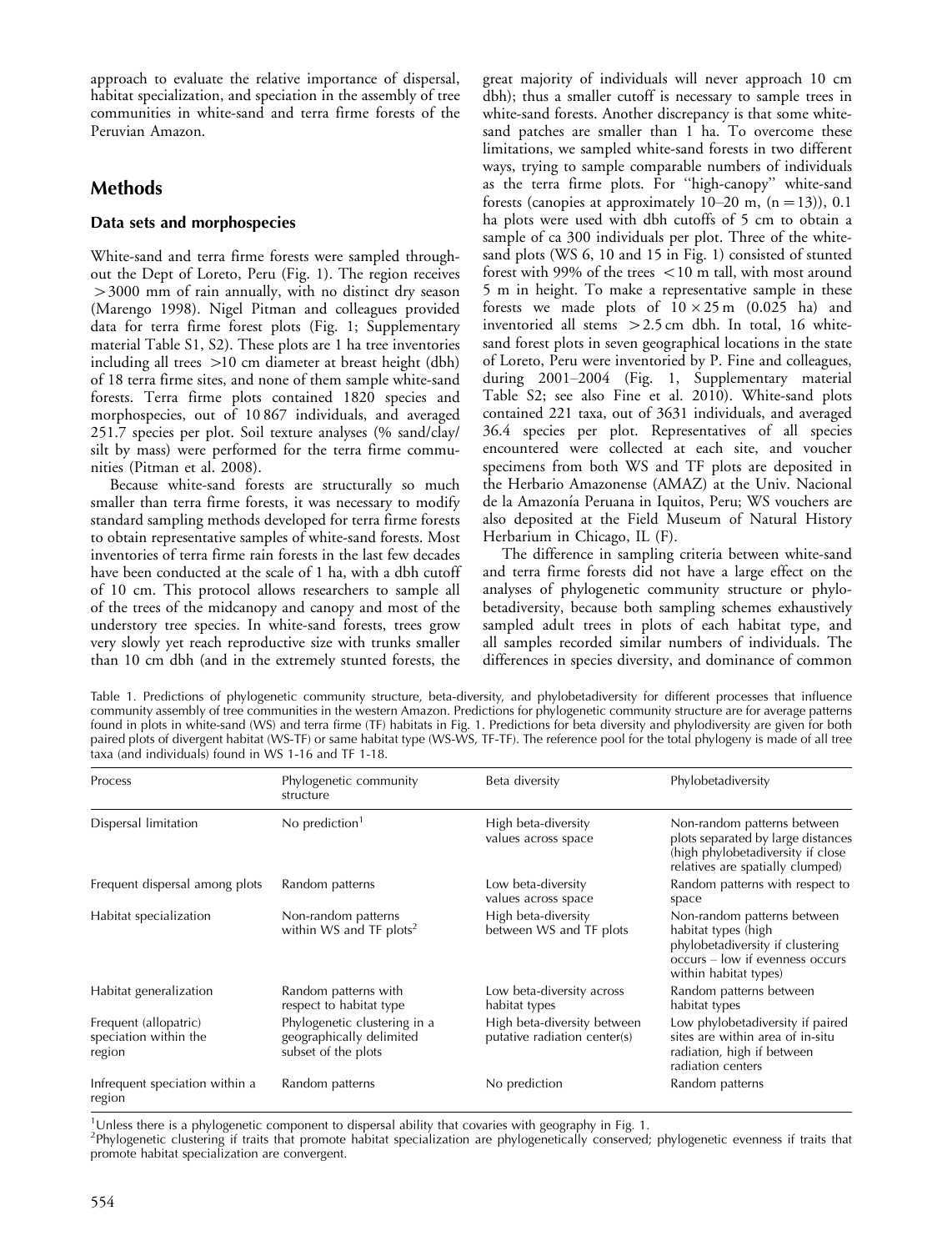species is a strong pattern, not an artifact introduced by sampling differences, as illustrated by the higher species richness per number of individuals sampled in terra firme habitats versus white-sand habitats (Supplementary material Fig. S1). Nevertheless, it is a fact that fewer individuals per plot were sampled in white-sand forests relative to terra firme forests. To test for an effect of the lower number of individuals in white-sand forests on our results, we rarefied the numbers of individuals in all plots to 200 and recalculated phylogenetic alpha and beta diversity. Rarefied phylodiversity estimates were strongly correlated with nonrarefied estimates (Supplementary material Table S2).

Fine et al. (2010) as well as Pitman et al. (2008) compared dried specimens to mounted vouchers at AMAZ, F, the Missouri Botanical Garden (MO) and the New York Botanical Garden (NY). Specimens that were unable to be identified to species were left as ''morphospecies'', but these were always identified to family, and often to genus (Supplementary material Table S1). These were included in the data set with their family, genus (if known) and morphospecies number. Unidentified morphospecies were visually compared to other unidentified species and standardized both within and between plots. We have confidence that very few (if any) of the white-sand unidentified morphospecies are in fact, named TF species or vice versa, because four of the authors from Pitman et al. 2008 and Fine et al. (2010) have worked on the identification of both datasets.

Nevertheless, working with unidentified species does present problems. A complication that could artificially inflate taxonomic beta diversity change with distance is the fact that in the terra firme dataset, there are hundreds of unidentified morphospecies. These morphospecies are generally identified to the level of genus; and we have high confidence (given the expertise of the many botanists involved in these plots) that at any given site, morphospecies diversity very closely matches actual species diversity; yet morphospecies between sites may indeed be the same species but count as separate species. A phylogenetic approach to measuring diversity is not affected by this large number of morphospecies that were encountered in terra firme habitats because morphospecies can be ascribed to their proper genus or family within the phylogeny.

## Phylogenetic hypotheses

We assembled a phylogenetic tree by grafting the 1972 taxa present in the community dataset onto a backbone phylogenetic hypothesis using Phylomatic (Webb and Donoghue 2005). The backbone of the tree was the Phylomatic backbone tree version R20070607, based primarily on the APG II phylogenetic classification of angiosperms (Angiosperm Phylogeny Group 2003). Within-family phylogenetic relationships were resolved to the genus level by hand based on information in published phylogenetic trees (Supplementary material Table S4), and branch lengths in the tree were adjusted to match clade age estimates reported by Wikstrom et al. (2001) using the BLADJ algorithm (Webb et al. 2008a). Genera remained polytomies within families, and morphospecies were grafted onto the tree based on the best taxonomic information

available (i.e. a morphospecies identified to genus would be grafted onto the tree at the node containing that genus), while maintaining the age of named nodes on the unresolved tree. To determine the effect of incomplete resolution on measures of phylogenetic diversity, we repeated all analyses on both the tree resolved to the genus level (Fig. 2), and the incompletely resolved tree which was resolved only to the family level. The resolved and unresolved trees were identical with the exception that within-family phylogenetic relationships were collapsed to a polytomy at the crown age of the family in the unresolved tree, maintaining the number of taxa on the phylogeny (1972) but changing the number of internal nodes from 438 to 345. Results from both the resolved and unresolved trees were very similar (Supplementary material Table S5, S6). We used the resolved tree for the analyses reported here.

## Phylogenetic community structure

We used two metrics to analyze phylogenetic distances for community structure and phylobetadiversity. The first metric was based on the mean pairwise phylogenetic distances (MPD) among unique taxa (alphaMPD<sub>t</sub>) and individuals (alpha $MPD_i$ ) within communities. The second metric, the mean nearest taxon distance, was defined as the mean phylogenetic distance to closest relative for distinct taxa (alpha $MNTD_t$ ) and individuals (alpha $MNTD_i$ ) within communities.

All of these metrics summarize the average phylogenetic distance among distinct individuals (alphaMPDi, alphaMNTDi) or taxa (alphaMPDt, alphaMNTDt) in a local community. Intraspecific phylogenetic distances were assumed to be zero. Observed patterns of each metric were compared to the patterns expected under a null model in which taxa labels were shuffled across the tips of the tree 999 times to generate randomized phylogenetic relationships among taxa while maintaining the observed phylogenetic tree, species abundance distribution, and community structure. Measures of standardized effect size were then calculated for each metric in each community:

- alpha $\text{NRI}_{\text{i}} = (\text{Mean}(\text{alphaMPD}_{\text{i Random}}) \text{alphaMPD}_{\text{i Obs-}}$ erved)/SD(alphaMPDi Random)
- alphaNRIt = (Mean(alphaMPD<sub>t Random</sub>) alphaMPD<sub>t Obs-</sub>  $\epsilon_{\text{erved}}$ )/SD(alphaMPD<sub>t Random</sub>)
- alphaNTIi = (Mean(alphaMNTD<sub>i Random</sub>) alphaMNTD<sub>i</sub> Observed)/SD(alphaMNTDi Random)
- alphaNTI<sub>t</sub> = (Mean(alphaMNTD<sub>t Random</sub>) alphaMNTD<sub>t</sub>  $\overline{\text{Observed}}$ /SD(alphaMNTD<sub>t Random)</sub>

where  $Mean(x)$  and  $SD(x)$  are the mean and standard deviation of phylogenetic distances across 999 randomizations. We refer to patterns of communities containing closely related species (NRI or NTI-0) as phylogenetic clustering and communities containing distantly related species (NRI or  $NTI < 0$ ) as phylogenetic evenness (Webb 2000). Phylogenetic alpha diversity tests were calculated using the ses.mpd and ses.mntd functions in picante ver. 0.7 (Kembel et al. 2010).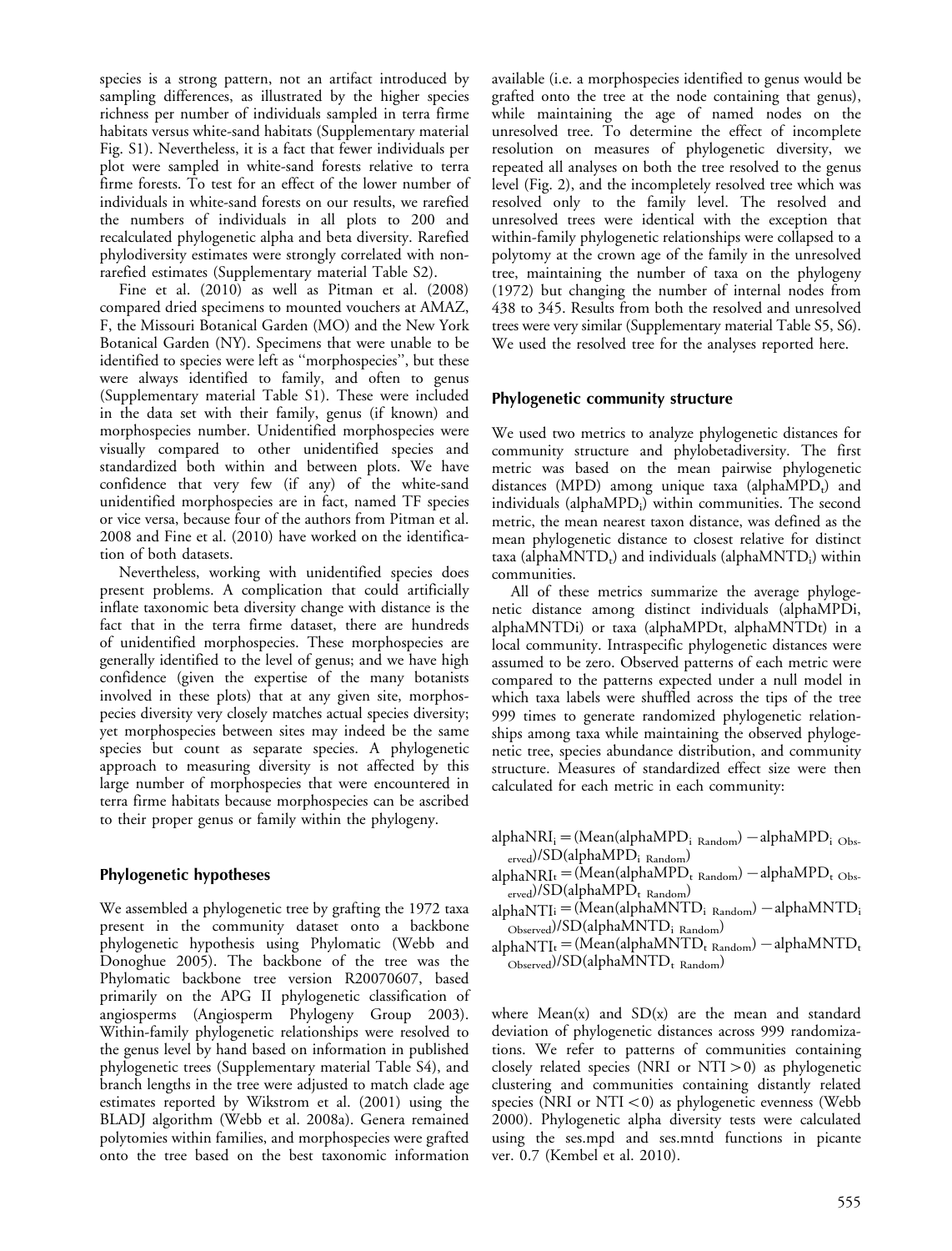

Figure 2. The resolved phylogenetic tree linking 1972 taxa in Amazonian terra firme and white-sand habitats. Edges are shaded to indicate edges descendant from nodes with more descendant taxa in terra firme (green) and white-sand (blue) habitats than expected by chance, versus a null model of 999 randomizations of taxa labels across the tips of the phylogeny including all taxa from both habitats. Shaded edges were in the top 5% of the distribution of numbers of taxa descended from each node obtained from the randomizations. See Supplementary material Table S7 for a complete list of the genera that were were found to have significant patterns of association with habitat.

We argue that it is important to analyze community structure and phylobetadiversity focusing on phylogenetic distances both among individuals and among taxa. Calculating phylogenetic distances among individuals and also among taxa in a community allows comparisons of community structure with the influence of rare species on community-wide measures of diversity becoming effectively down-weighted by methods that measure phylogenetic relatedness among individuals. Previous studies have largely measured phylogenetic community structure based on the presence of taxa, rather than incorporating abundance or measuring phylogenetic relatedness among individual organisms (Vamosi et al. 2009). Including both taxon- and individual-based analyses adds an important dimension to studies of phylogenetic diversity, as it allows the separation of effects of ecological dominance versus composition per se

on community structure. While extremely common species or differences in numbers of individuals or taxa among communities could, in theory, overwhelm patterns of phylogenetic structure, we accounted for these factors by comparing observed patterns to a null model that held the number of species or individuals in each community constant while randomizing phylogenetic relationships among taxa or individuals.

#### Diversification and nodal significance tests

To allow a comparison of diversification patterns between habitats, we identified clades in the phylogenetic tree whose descendants were overrepresented within habitats using the nodesig function in the Phylocom software (Webb et al. 2008a), which compares the total observed number of taxa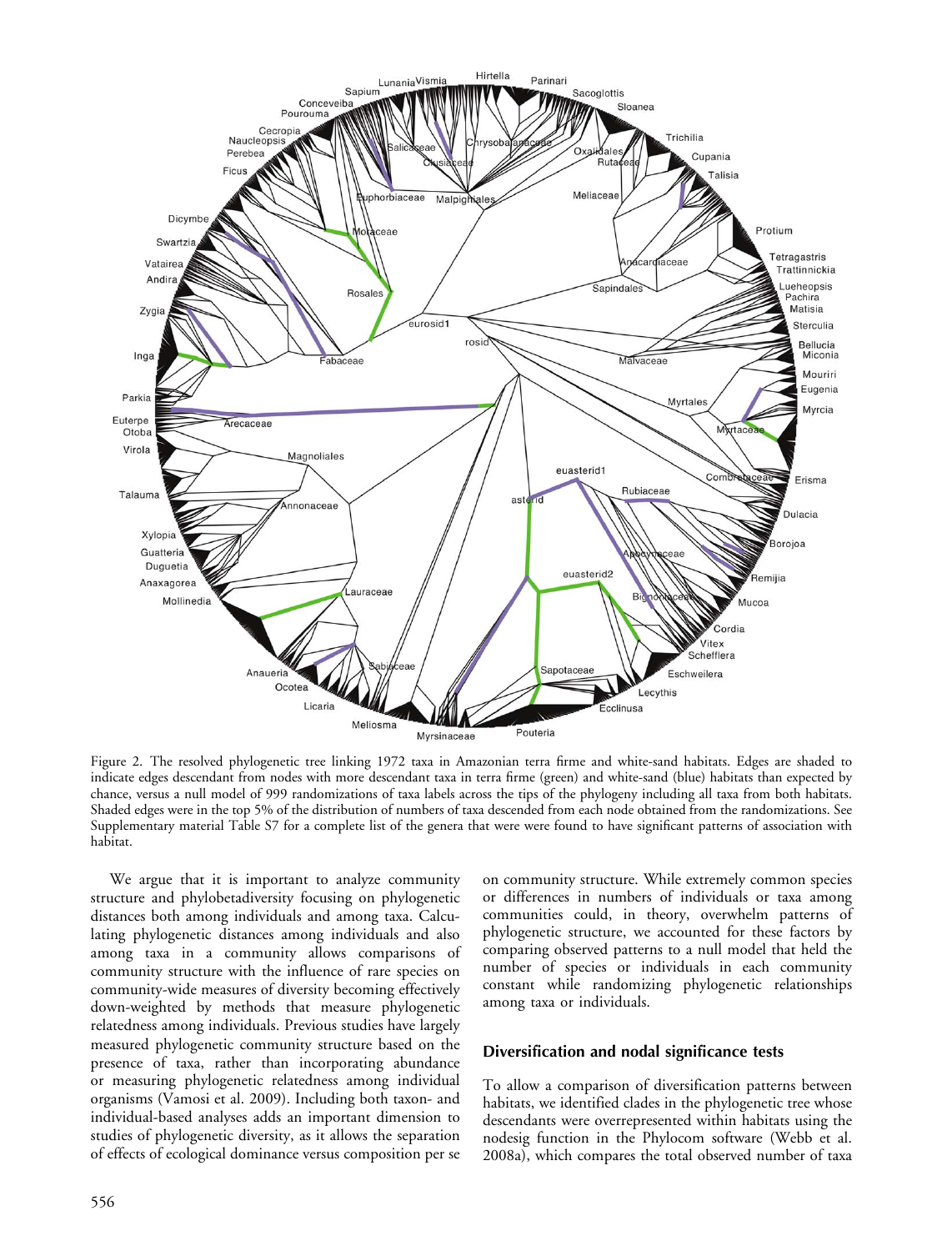or individuals across all communities in each habitat descended from each of the 438 internal nodes in the phylogenetic tree, to the number expected under a null model of shuffling taxa labels across the tips of the entire phylogeny 999 times. Clades whose observed number of descendant taxa or individuals were in the top 5% ( $\alpha =$ 0.05) of the null distribution in a habitat were considered significantly overrepresented in that habitat.

#### Beta diversity and phylobetadiversity

Beta diversity was measured based on comparing shared taxa across taxa and individuals in pairs of communities, using the Bray-Curtis distance (Legendre and Legendre 1998) to estimate compositional dissimilarity among samples. Phylobetadiversity was measured in a way analogous to the measurement of phylogenetic community structure. We calculated the mean pairwise phylogenetic distance separating a pair of taxa (betaMPDt) or individuals (betaMPDi) drawn from each of two communities, and the mean phylogenetic distance to closest relative in a paired community for all taxa (betaMNTDt) and individuals (betaMNTDi) in those communities.

Observed phylobetadiversities were compared to the patterns expected under a null model of random shuffling of taxa labels across the phylogeny, and measures of standardized effect size analogous to the alpha phylodiversity measures were computed:

- $betaNRI_i = (Mean(betaMPD_i_{Random}) betaMPD_i_{Observed})/$ SD(betaMPDi Random)
- $\text{betaNRI}_{\rm t}$  = (Mean(betaMPD<sub>t Random</sub>) betaMPD<sub>t Observed</sub>)/  $SD(betaMPD_t$ <sub>Random</sub>)
- $\text{betaNTI}_i = (\text{Mean}(\text{betaMNTD}_i_{\text{Random}}) \text{betaMNTD}_i)$

 $_{\rm Observed}$ )/SD(betaMNTD<sub>iRandom</sub>)

 $betaNTI_t = (Mean(betaMNTD_t))$  $(Random) - betaMNTD_t$  $_{\rm Observed}$ )/SD(betaMNTD<sub>t Random</sub>)

Negative values of betaNRI and betaNTI indicate high phylogenetic turnover (above the species level) between pairs of communities; positive values indicate that communities contain closely related pairs of taxa or individuals. Beta phylodiversity tests were calculated using the comdist and comdistnt functions in Phylocom ver. 4.1 (Webb et al. 2008a). All beta and phylobetadiversity metrics were compared to spatial distances separating plots using a Mantel test (Legendre and Legendre 1998), and to soil texture distances separating plots (% soil texture dissimilarity) for terra firme plots.

We defined communities in this study as co-occurring tree individuals and taxa from the angiosperm clade, an enormous lineage that includes -100 million yr of evolutionary history and hundreds of thousands of species. As a result there are very different inferences that can be drawn from different phylodiversity measures. MPD and NRI tend to be more sensitive to tree-wide distributions of lineages, while MNTD and NTI are more sensitive to the distribution of lineages close to the tips of the tree (Webb et al. 2002). Here we refer to phylogenetic diversity measured using MPD and NRI as ''tree-wide'' clustering and evenness, and phylodiversity measured using MNTD and NTI as clustering and evenness ''towards the tips of the tree''. Processes including dispersal, habitat specialization and speciation have very different predicted effects on phylogenetic diversity depending on how it is measured (Table 1). Non-random patterns of MPD/NRI would imply that these processes have occurred in the distant past, i.e. affecting the entire clade of angiosperms, while significantly non-random patterns of MNTD/NTI imply more recent processes, within the past several million years.

# **Results**

## Phylogenetic community structure, diversification and nodal significance tests

White-sand forests contain species distributed randomly with respect to the entire tree, but the dominants in whitesand forest are found in just a few clades clustered on the phylogeny (mean alphaNRIi >0; Fig. 3). Individual white-sand communities tended to be dominated by a few representatives of each of these clades, leading to phylogenetic evenness towards the tips of the tree (mean alphaNTIi and alphaNTI $t < 0$ ; Fig. 3). Terra firme forests also contained species distributed randomly with respect to the entire tree, but dominants in terra firme forests were distributed evenly across the entire tree (mean alphaNRI $i$  < 0), and individual terra firme communities were phylogenetically clustered towards the tips of the tree (mean alphaNTIi and alphaNTIt >0), containing numerous dominant species from closely related groups of species (Fig. 3). These patterns of non-random phylogenetic community structure are consistent with habitat specialization being an important process in community assembly (Table 1). Nodes whose descendants were overrepresented in white-sand and terra firme habitats were found to have significant patterns of association with habitat in 67 of 438 internal nodes (Fig. 2; Supplementary material Table S7).

## Beta diversity and phylobetadiversity

Across all communities, plots that were closer together in space were more similar in species composition (Mantel test, Bray-Curtis distance vs spatial distance; Table 3). Similar patterns were seen among terra firme communities and among white-sand communities, with the spatial turnover of species within both habitats stronger when abundance data was used. Comparing observed patterns of phylobetadiversity between communities versus those expected under a null model of permuting taxa labels across the tips of the tree including all species in both habitats, we tested both whether the average standardized phylobetadiversity among communities differed from the null expectation, and for relationships between spatial distance and standardized phylobetadiversity between communities. Pairs of white-sand communities that were closer together in space were more clustered phylogenetically tree wide (Mantel test: betaNRI vs spatial distance; Table 3, Fig. 4), and the average pair of white-sand communities was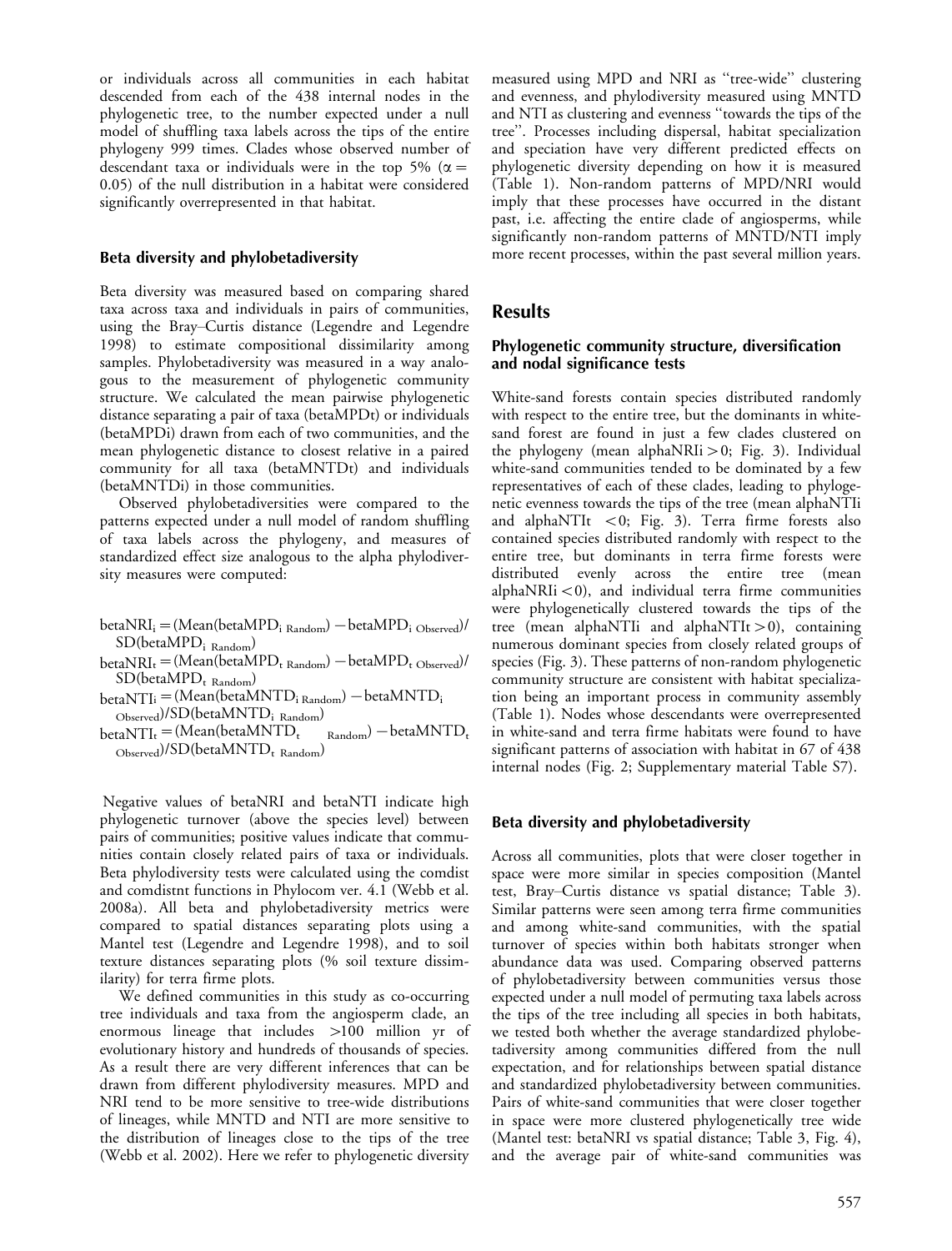

Figure 3. Phylogenetic community structure (alphaNRI and alphaNTI) of communities in terra firme (TF) and white-sand (WS) habitats. Positive values indicate phylogenetic clustering, and negative values indicate phylogenetic evenness, relative to a null model of random shuffling of taxa labels across the tips of the phylogenetic tree including all taxa in both habitats. Shaded bars indicate that phylogenetic structure in that habitat differed from the random expectation (t-test versus expected value of zero,  $p < 0.05$ ). An asterisk symbol indicates that habitats differed from one another in phylogenetic structure (t-test,  $p < 0.05$ ).

phylogenetically clustered tree wide and phylogenetically even towards the tips of the tree.

Taxa in pairs of terra firme forests closer together in space were more phylogenetically clustered tree wide than expected (Mantel test; betaNRIt vs spatial distance; Table 3) and dominants were more clustered towards the tips (Mantel test; beta $NTI_i$  vs spatial distance; Table 3). The average pair of terra firme communities were phylogenetically clustered towards the tips (mean betaNTIi and betaNTIt-0; Table 2) and dominants in the average pair of terra firme communities were phylogenetically even tree wide (mean betaNRIi  $< 0$ ; Fig. 4). The significantly clustered pairs of communities were largely separated by geographic distances of  $\langle 200-300 \text{ km}$  (Fig. 4), and generally on the same side of the Amazon River (Fig. 5). Among terra firme communities (for which soil texture data were available), soil texture distances among communities were correlated with beta diversity and betaMNTD, indicating that terra firme communities with similar soil texture contained taxa that were phylogenetically clustered towards the tips of the tree (Table 3). Pairs of white-sand and terra firme communities that were closer together in space were phylogenetically clustered tree wide (betaNRI) and phylogenetically even towards the tips (betaNTI) (Fig. 4, 5). Species and individuals in the average pair of communities from contrasting habitats (WS vs TF) were phylogenetically even relative to the null expectation by all measures except betaNRIt (Table 2, Fig. 5).

## **Discussion**

## What is the relative importance of dispersal limitation and habitat specialization and how do they interact to influence ecological sorting and community phylogenetic structure?

Dispersal limitation and habitat specialization are two factors that are thought to most influence species abundances and distribution in tropical forests (Phillips et al. 2003, Chave 2008). While both are likely to be occurring simultaneously, these two factors are often presented as competing explanations because of the assumptions of neutral theory. According to neutral theory, species are functionally equivalent. Thus habitat specialization to soil type (as well as to any other habitat type) should not be occurring and influencing species distributions; instead, the pattern of aggregated groups of conspecifics is thought to result simply from dispersal limitation alone, given that most seeds of a mother plant will be dispersed to nearby sites (Hubbell 2001). At small scales, such as within 50 ha, this theory has been surprisingly effective in predicting species abundances (Harms et al. 2001, Hubbell, 2001, 2008). However, it is difficult to gauge the importance of dispersal limitation at scales- 50 ha, because other theories (including niche theory) predict that variables such as soil heterogeneity also predict aggregation of conspecifics, and most studies have not disentangled geographic distance and environmental heterogeneity to adequately test neutral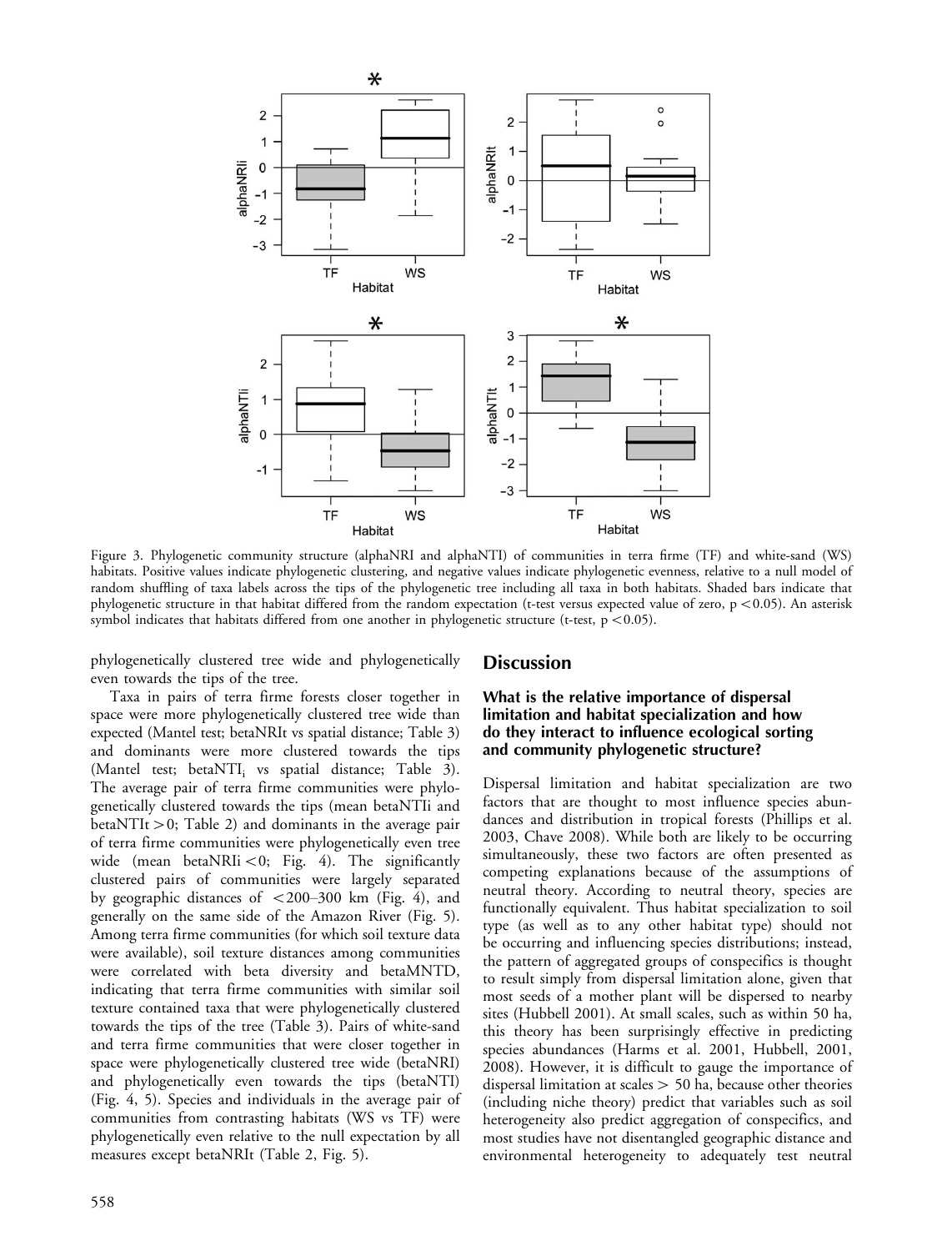

Figure 4. Standardized effect size of phylobetadiversity (betaNRI and betaNTI) versus spatial distance (degrees latitude/longitude) separating communities in terra firme and white-sand habitats. The solid line indicates best fit from regression of betaNRI/betaNTI vs spatial distance. The dashed line represents the expectation under a null model of random shuffling of taxa across the tips of the phylogenetic tree including all species in both habitats (betaNRI/betaNTI = 0), and the dotted lines indicate 95% confidence intervals around the null expectation (mean $\pm$ 1.96SD). Positive values indicate phylogenetic clustering, negative values indicate phylogenetic evenness. Pairs of communities outside the 95% confidence interval are significantly more clustered or even with respect to one another than expected. For example, the significant phylogenetic clustering between pairs of TF plots (panels e, h and k) occur above the dotted line mostly between 0-3 degrees of latitude (i.e. in plots located within 0-300 km of each other).

theory (Tuomisto et al. 1995, 2003, Condit et al. 2002, Phillips et al. 2003, Fine et al. 2010).

We find support for species-neutral dispersal limitation in our results. Consistent with predictions from neutral theory (Table 1), we found non-random patterns of species turnover (beta diversity) with spatial distance, irrespective of habitat type (Mantel tests; Table 3). In addition, these patterns were stronger when considering patterns of phylogenetic relationships among individual trees versus collapsing individuals into taxa, consistent with dispersal limitation causing common species to be abundant only in a subset of the plots, but present at low densities at many other plots (Table 3). Yet patterns of spatial turnover in

phylobetadiversity between white-sand and terra firme plots were generally stronger than within-habitat turnover (Table 3). Thus, regarding the relative importance of dispersal limitation and habitat specialization, we propose that dispersal limitation may well explain species abundance dynamics within major habitat types (such as in white-sand forests, nutrient-rich clay soil forests, flooded forests, etc.), but that different assemblages of species are likely to dominate in each habitat type, due to specific adaptations to particular habitats (Pitman et al. 2001).

Taken together, our results provide strong evidence for habitat specialization influencing patterns of tree diversity in western Amazonian forests (see predictions in Table 1).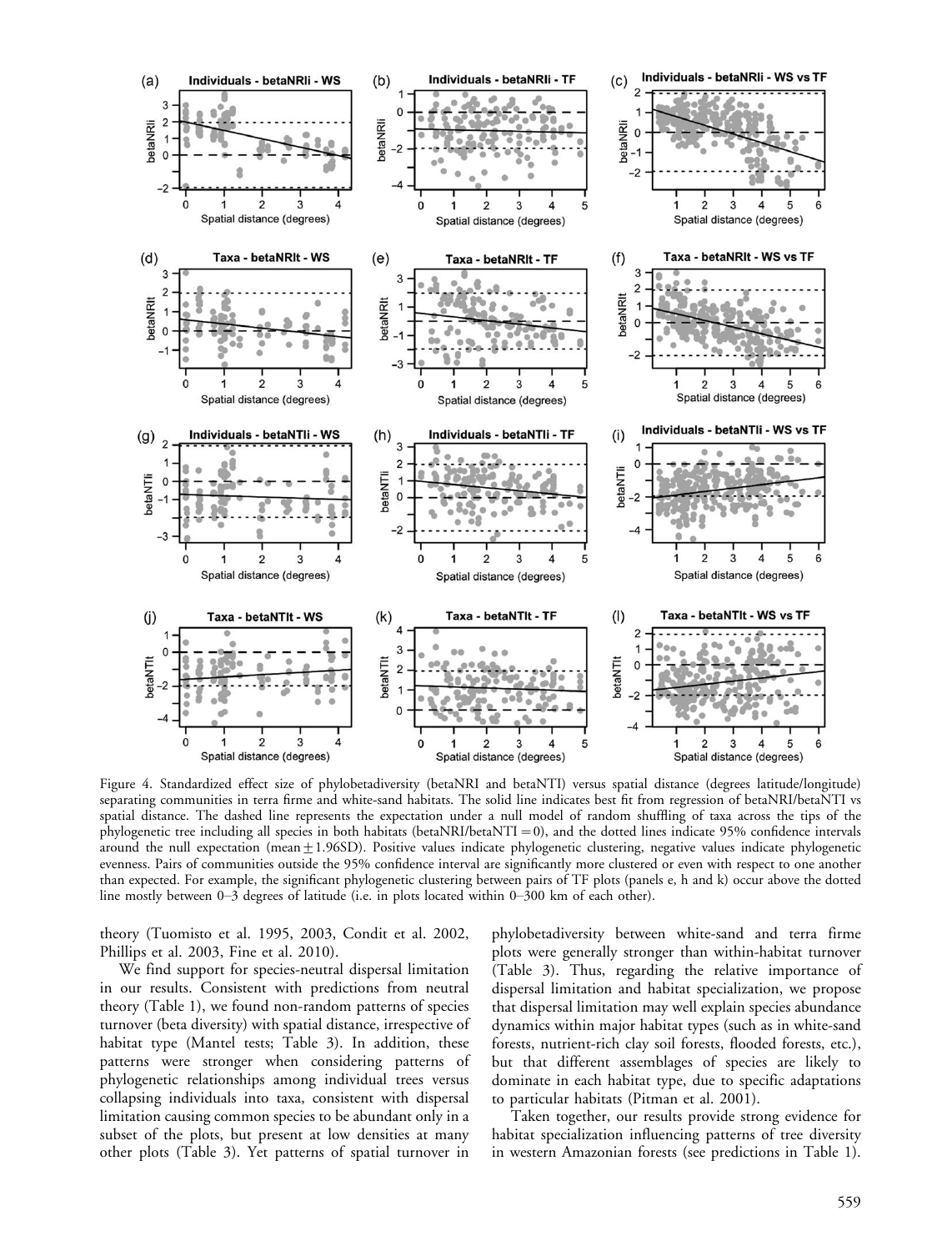Table 2. Mean values of standardized phylobetadiversity (betaNRI and betaNTI) in terra firme and white-sand habitats. Positive values of these indices indicate phylogenetic clustering, negative values indicate phylogenetic evenness, relative to a null model of shuffling tip labels across the phylogenetic tree including all taxa in both habitats. Symbols indicate statistical significance of a t-test comparing observed values versus expected value of zero for random data  $(*=p<0.05, **=p<0.01, **=p<0.001).$ 

| Variable | Habitat                 | Mean                                       |
|----------|-------------------------|--------------------------------------------|
| betaNRIi | WS-WS<br>TF-TF<br>WS-TF | ***<br>1.12<br>***<br>$-1.00$<br>$0.17**$  |
| betaNRIt | WS-WS<br>TF-TF<br>WS-TF | $0.21*$<br>$-0.01$<br>$-0.03$              |
| betaNTli | WS-WS<br>TF-TF<br>WS-TF | ***<br>$-0.83$<br>$0.56***$<br>$-1.59$ *** |
| betaNTIt | WS-WS<br>TF-TF<br>WS-TF | $-1.36$ ***<br>$1.09***$<br>$-1.18$ ***    |

Besides the taxonomic and phylogenetic turnover between white-sand and terra firme plots, we found non-random patterns of phylogenetic community structure in white-sand and terra firme forests (Fig. 3; Table 2). Habitat specialization and environmental filtering lead to phylogenetic clustering when traits that provide advantages in a particular environment are phylogenetically conserved (Table 1). For example, the significant phylogenetic clustering of individuals in white-sand forests (alphaNRIi $>$ 0; Fig. 3) could result from environmental filtering of lineages that possess traits that lead to dominance in white-sand habitats such as ectomycorrhizal associations (Singer and Araujo 1979, Smith and Read 1997) or other specialized adaptations to counter the extreme nitrogen stress of white-sand forests (Medina and Cuevas 1989, Coomes 1997, Coomes and Grubb 1998).

Alternatively, if traits that promote habitat specialization evolve convergently, one would expect environmental filtering to cause phylogenetic evenness. For example, white-sand communities exhibited significantly nonrandom patterns of phylogenetic evenness toward the tips (NTIi and NTIt, Fig. 3). Any number of traits that provide an advantage in white-sand forests that are also phylogenetically convergent could interact with environmental filtering to produce these patterns (Table 1). For example, white-sand plants have low foliar N, long-lived leaves, and slow growth rates. Plant species from throughout the angiosperm phylogeny have independently evolved longlived and short-lived leaves with higher and lower N (Reich et al. 1997, Wright et al. 2004); thus convergent evolution of leaf traits may be interacting with environmental filtering to produce phylogenetic evenness towards the tips in whitesand communities (Fig. 3). Furthermore, because nutrients are so limiting in white-sand forests, it is more difficult for plants to replace tissues that are lost to herbivores and pathogens, thus driving selection for greater investment in plant defenses (Janzen 1974, Fine et al. 2006). Species that are endemic to white-sand forest were found to have significantly higher defense allocation than their congeners that inhabit terra firme forests, providing strong evidence

560

that total defense investment is a convergent trait for the six tree genera included in the study (Fine et al. 2006).

The non-random phylogenetic community structure patterns we find in our data suggest a role for niche-based community assembly in these forests (Table 1), and we believe that the white-sand-terra firme mosaic found in the western Amazon is an ideal study system to pursue experimental studies about the ecological processes that influence community assembly. However, trait data are not yet available for the thousands of taxa living in these forests. Processes including competition and attack by natural enemies are likely to be important in tropical tree communities, and are best studied by experimental manipulation (Fine et al. 2006, Gilbert and Webb 2007) and at scales smaller than the plot network considered here (Cavender-Bares et al. 2009). Thus, many of the patterns we observed will require trait data and experimental manipulations in order to distinguish among the difference processes that structure these forests (Table 1), and to fully understand the evolution of traits and habitat associations (Fine et al. 2005, Agrawal and Fishbein 2006) and relationships between trait, phylogenetic, and taxonomic diversity along environmental gradients (Kraft et al. 2008, Kraft and Ackerly 2010).

# Regional and biogeographic influences on phylodiversity: speciation, dispersal and ecological sorting at large scales

White-sand and terra firme forests of the western Amazon have very different biogeographic histories. Even though the forests are immediately adjacent to each other today, the nutrient-rich clays are Cretaceous sediments that were laid down in the Miocene at the earliest  $\left( < 20 \right)$  million yr old; Hoorn 1993, 1994). By contrast, there is ample evidence that similar edaphic environments to current white-sand forests were widespread throughout South America long before Andean uplift, including the northwestern corner which is now called the "western Amazon", and probably predate the angiosperms (Kubitzki 1990, Struwe et al. 1997, Frasier et al. 2008). How might the variation in age of the habitats influence phylogenetic patterns of community structure in white-sand and clay forests? If there were phylogenetically conserved traits that caused differential colonization of habitat types throughout millions of years, we would expect to find non-random patterns in white-sand or terra firme forests tree-wide (Table 1). This was not the case, as we find little evidence for significant patterns of tree-wide phylogenetic clustering of taxa (NRIt) in either white-sand or terra firme forests (Fig. 3). Clustering patterns tree-wide at large scales are argued to result from in-situ radiations within regions or continents (Table 1; Hardy and Senterre 2007, Webb et al. 2008b). The absence of this pattern suggests dispersal and mixing of angiosperm lineages throughout time within our study region due to frequent connections between rainforest areas on different continents in the last 55 million yr (Davis et al. 2002, Weeks et al. 2005) and the prevalence of longdistance dispersal (Lavin et al. 2004, Pennington and Dick 2004). For rainforests, perhaps the NRI of community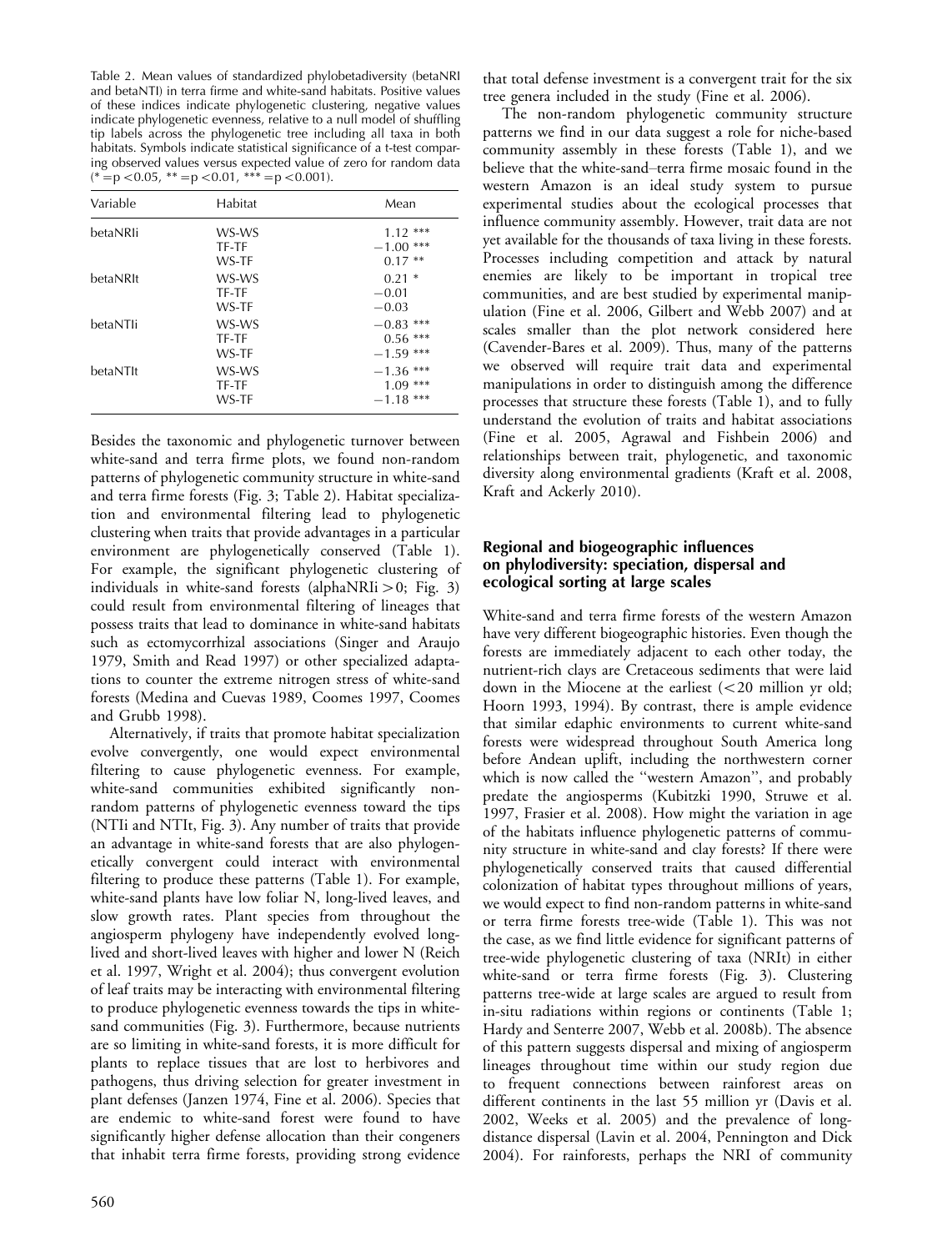

Figure 5. A map of phylobetadiversity comparisons with lines connecting communities whose pairwise phylobetadiversity measured using betaNRIi, betaNRIt, betaNTIi, or betaNTIt were significantly phylogenetically clustered (value >1.96,  $\alpha$  =0.05, panels a–d) or phylogenetically even (value < –1.96,  $\alpha$  =0.05, panels e–h) relative to the null expectation from a null model of shuffling tip labels across the entire <sup>p</sup>hylogeny. See Fig. <sup>1</sup> to match the points in Fig. 5 to localities; the Amazon-Ucayali River is overlaid over the points (solid black line). The left half of Fig. 5 shows the results of betaNRI (tree-wide <sup>p</sup>hylogenetic patterns of communities) and the right half shows the results of betaNTI (phylogenetic patterns of communities towards the tips). Differences in patterns for NRI and NTI using individuals (which gives more weight to the dominant taxa in a community) vs taxa (all taxa in a community receive equal weight) can be compared between panels a-b, c–d, e–f, and g–h. For example, the north-eastern WS forest plots share dominant taxa (panel a); these four locations contain individuals that are more closely related than expected. The community <sup>p</sup>hylogenetic similarity among these same WS communities is weaker when the dominants are down-weighted (panel b). At the same time, these panels indicate that TF forests in the south-east exhibit <sup>p</sup>hylogenetically significantly similar communities with NRIt, but not with NRIi. Conversely, panels <sup>g</sup> and h indicate that most of the WS and TF <sup>p</sup>lots are more distantly related (towards the tips) than expected. This pattern is evident whether analyzed with NTIi or NTIt, suggesting that similar processes are simultaneously occurring in the dominant taxa and in the community as <sup>a</sup> whole.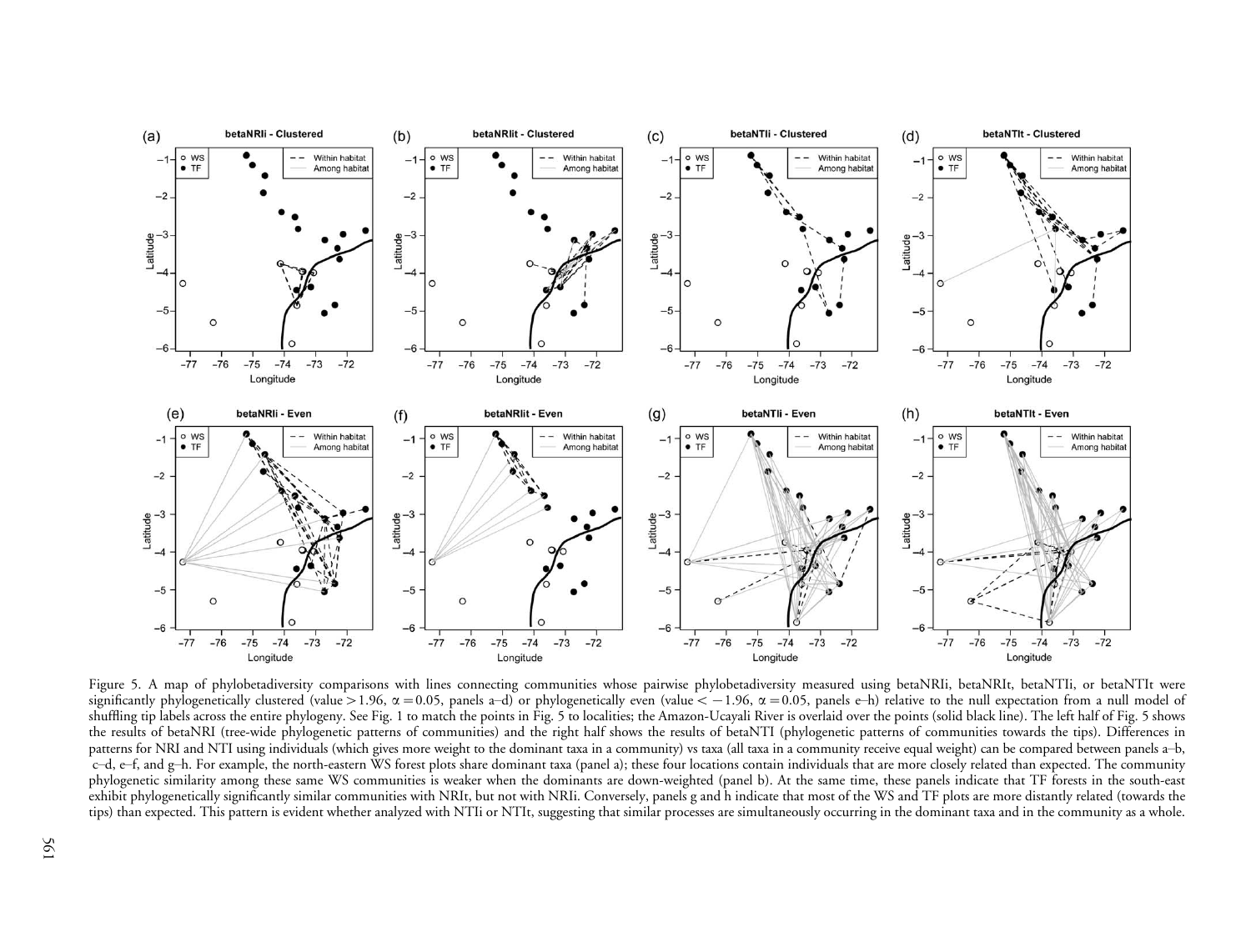Table 3. Results of Mantel tests of beta diversity (Bray-Curtis distance) and phylobetadiversity (betaNRI and betaNTI) versus the spatial distance (degrees latitude/longitude) and soil texture distance (% soil/sand/clay texture dissimilarity) separating individuals and taxa from distinct communities in terra firme and white-sand forests. Because the null model used to standardize phylogenetic diversity is based on randomizing the tips of the phylogeny including all taxa from both habitats, soil texture correlations (calculated within TF habitats only) are presented as unstandardized phylogenetic diversity. Symbols indicate the statistical significance of a Mantel test (\* = $p$  <0.05, \*\* = $p$  <0.01,  $***=$  p < 0.001).

| Variable 1                                                                                    | Variable 2            | Correlation                    |                                                    |                                                |
|-----------------------------------------------------------------------------------------------|-----------------------|--------------------------------|----------------------------------------------------|------------------------------------------------|
|                                                                                               |                       | Comparison                     | Individuals                                        | Taxa                                           |
| Beta diversity<br>(Bray–Curtis)                                                               | Spatial distance      | All<br>TF-TF<br>WS-WS<br>TF-WS | $0.22$ ***<br>$0.26$ **<br>$0.32**$<br>$-0.25$ *** | $0.19***$<br>0.19<br>$0.25$ **<br>$-0.17**$    |
| Standardized phylobetadiversity<br>(betaNRI)                                                  |                       | All<br>TF-TF<br>WS-WS<br>TF-WS | $0.16$ **<br>$-0.15$<br>$0.35*$<br>$-0.60$ ***     | $-0.20*$<br>$-0.26*$<br>$0.25*$<br>$-0.53$ *** |
| Standardized phylobetadiversity<br>(betaNTI)                                                  |                       | All<br>TF-TF<br>WS-WS<br>TF-WS | $-0.01$<br>$0.24*$<br>0.15<br>$0.28***$            | $-0.10$<br>$0.24*$<br>$-0.06$<br>$0.22$ ***    |
| Beta diversity (Bray–Curtis)<br>Phylobetadiversity (betaMPD)<br>Phylobetadiversity (betaMNTD) | Soil texture distance | TF-TF                          | $0.37***$<br>0.17<br>$0.39***$                     | $0.36***$<br>$-0.23$<br>$0.40***$              |

phylogenetic samples will always yield random patterns at large spatial scales (Webb et al. 2008b).

The fact that white-sand and terra firme soils of the northwestern Amazon have such different histories suggests that patterns towards the tips (NTI) of community phylogeny samples or phylobetadiversity may tell us more about events that have occurred more recently. Different clades toward the tips of the phylogeny dominate different geographic areas within the terra firme forest habitat within our study region. For terra firme forests, communities separated by  $\langle 2-3$  degrees latitude/longitude ( $\sim$ 200-300 km) showed the strongest patterns of phylobetadiversity clustering (Fig. 4, 5). Several processes could explain this pattern.

First, there may be some kind of ecological sorting across the terra firme plots related to edaphic properties. Withinhabitat phylobetadiversity in terra firme forests was significantly correlated with soil texture and the spatial distance separating communities (Table 3). Phillips et al. (2003) compared tree composition in Holocene and Pleistocene soil deposits in southern Peru, and found results very similar to the ones we report: subtle, though consistent relationships of tree species being associated with one of two soil types (and similar to the terra firme plots in our study, their plots differed in percent clay and percent sand). Pitman et al. (2008) also report a sharp discontinuity in species composition between terra firme plots near the Peru-Ecuador border, corresponding to a shift in soil texture.

A second possibility is that the forests in this region are still recovering, or have recently (in tree generations) recovered from some sort of ancient, catastrophic disturbance. This could include climatological, geological and human-influenced events, for example upheaval from rivers changing course, volcanic eruptions, fires, or flooding events caused by failures of natural dams (Pitman et al. 2005, 2008, Frasier et al. 2008). Pitman et al. (2005) documented a low diversity forest north of our study area that likely was still showing the effects from a catastrophic

flooding event that happened over 500 yr ago. If different plots have recovered from such disturbances at different rates, there may be lineages of plants that successfully compete more strongly in different successional sequences, and that may influence the pattern of phylogenetic clustering towards the tips between different plots.

A third possibility is that the spatial and/or habitat heterogeneity within the terra firme forests in the western Amazon has promoted recent speciation. Gentry (1986) wrote about ''explosive'' speciation that may have resulted from isolated populations in the Andean cloud-forests responding to local selective pressures. Similarly, during the Pleistocene and/or Pliocene, climate change may have caused forests to become fragmented near the foothills of the Andes (Haffer 1969, Haffer and Prance 2001), resulting in speciation that could have a distinct spatial signature in many areas, especially if climate change caused the forest to become fragmented into dozens of small, isolated forest patches throughout the western Amazon. This refuge theory remains controversial, and many paleoecologists do not agree that the evidence supports a western Amazonian forest landscape that was divided up into many small refuges (Colinvaux and De Oliveira 2001; see review in Frasier et al. 2008). Nevertheless, the phylogenetic clustering of terra firme forests towards the tips of the tree (Table 2) and the large number of (presumably) recently differentiated taxa in those forests both suggest the recent origin of many lineages in the terra firme forests, and an increased diversification rate in terra firme forests relative to whitesand forests since the Miocene, ca  $10-20$  million yr ago (Antonelli et al. 2009). A majority of the phylogenetically clustered terra firme communities are spatially close together and on the same side of the Amazon River (Fig. 5), thought to be an important biogeographic barrier for other Amazonian taxa (i.e. birds, Capparella 1992, Hayes and Sewlal 2004). Thus, riverine barriers and other factors that cause dispersal limitation may slow recently evolved tree species from expanding their ranges to encompass all of the sites in our study area, even after substantial time.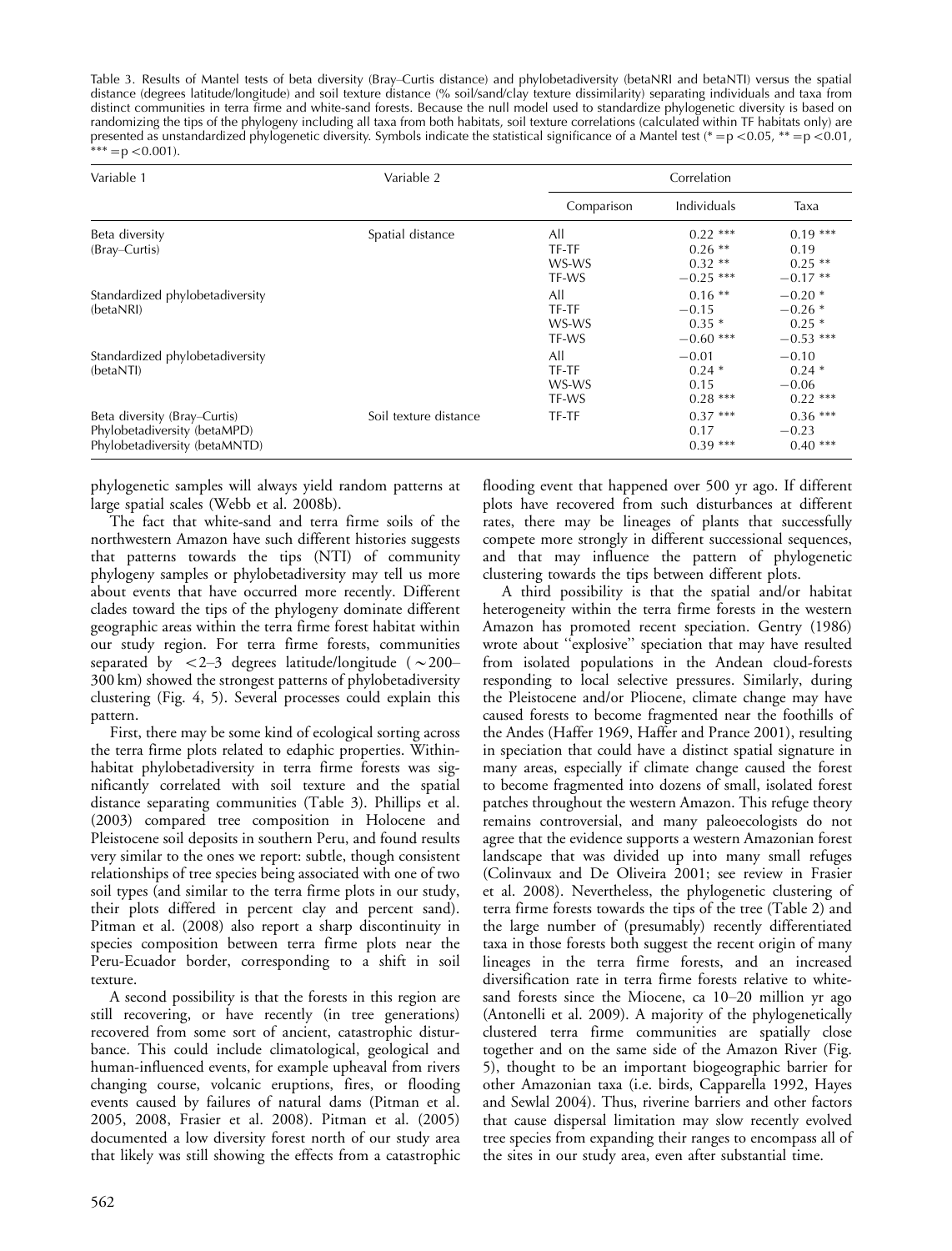The three possibilities detailed above are not mutually exclusive, and together they likely contribute to the patterns we find of high phylobetadiversity turnover between terra firme sites. Our results here could be extended by increasing the scale of sampling and bolstering our measurement of soil variables, in order to find out exactly where on the landscape phylogenetic turnover is occurring, and which soil variables might be most important. Phylogeographic studies could be employed to test whether species are undergoing population expansion consistent with either recovery from disturbance or recent speciation combined with dispersal limitation. Moreover, regional clustering within the western Amazon consistent with recent speciation might be detectable in future studies that have the data to expand our scope by including other regional floras (Central America, the Chocó, eastern and central Amazon, the Guianas, southeastern Brazil; even West Africa). For example, phylogenetic analyses of various groups of nonvolant mammals have found that western Amazonian species radiated more recently than taxa from the Central Amazon, the Guianas, or southeastern Brazil (Patton and da Silva 1998).

We observed phylogenetic clustering of individuals at white-sand sites, but phylogenetic evenness at terra firme sites (Fig. 3). These divergent phylogenetic structure patterns may relate to the timing of origin and colonization of the white-sand and terra firme habitats in the western Amazon (ter Steege et al. 2006). If the number of individual conspecifics is positively correlated with the age of a species (Hubbell 2001), perhaps differential age could contribute to an explanation of the extremely strong dominance patterns in white-sand forests. Consistent with this notion, we note that all of the over-represented nodes in the whitesand community phylogeny (Fig. 2; Supplementary material Table S7) belong to families present in South America prior to Andean uplift in the Miocene (Romero 1993). Yet, are white-sand endemics necessarily old species? Fine et al. (2005) found that the five species of *Protium* (Burseraceae) found in white-sand forests had independently been derived from older terra firme lineages. However, these five species are not extremely dominant in white-sand forests, leaving open the possibility that dominant species such as Dicymbe uiaparaensis (Fabaceae), Pachira brevipes (Malvaceae), and several dominant white-sand endemics from the Clusiaceae are extremely old and represent basal species within their respective lineages (such as Potalia (Gentianaceae), Frasier et al. 2008).

## Conclusions

Our results suggest that the biogeographic history of different habitats along with habitat specialization drives high beta diversity and patterns of phylogenetic community structure both among and within habitats. At the same time, a role for dispersal limitation is suggested by the finding that beta diversity increases with spatial distance, although it is not as strong as the effect of habitat type. Moreover, our results suggest that the influence of biogeographic and evolutionary processes on community phylodiversity can interact with the effect of local processes such as habitat specialization and dispersal limitation,

necessitating both phylogenetic community structure and phylobetadiversity measures to understand the relative importance of these processes (Table 1). Phylobetadiversity is a necessary extension of studies of community phylogenetic structure because many of the biogeographic and dispersal-related processes we are interested in studying only make testable predictions about the differences among communities or turnover of phylodiversity in space, rather than about the pattern of relatedness in any one local community. This approach places traditional community phylogenetic structure analyses within a framework that can be simultaneously investigated at multiple scales, for both spatial distance and environmental variables (Graham and Fine 2008). Moreover, significant patterns of phylogenetic turnover can be visualized on a map (Fig. 5), affording new insights into particular areas within a region that are most likely to be driving evolutionary processes (Graham et al. 2009). Given the intractability of experimental approaches to resolve these broad-scale biogeographic questions, the approach we have used provides a way to test the relative importance of local and regional processes in generating phylogenetic diversity and influencing the assembly of forest communities within regions.

 $Acknowledgements$  - We thank the Dirección General de Areas Naturales Protegidas y Fauna Silvestre INRENA which provided necessary permits for study, collection, and exportation of specimens; the Directors and Curators of Herbarium Amazonense (AMAZ) for permission and curatorial help with specimens, D. Del Castillo, L. Campos, E. Rengifo, S. Tello of the Inst. de Investigaciones de la Amazonía Peruana (IIAP) for logistical support and permission to work in and around the Estación Allpahuayo and the Centro de Investigación Jenaro Herrera; the communities of Tierra Blanca, Tamshiyacu, and Jeberos for permission to work near their villages, I. Mesones, R. García-Villacorta, J. Álvarez Alonso, S. Irazuzta, Don Meneleo of Jeberos, F. Vacalla for field assistance and logistical assistance; N. Pitman, H. Mogollón, N. Dávila, M. Ríos, J. Guevara, M. Ahuite, D. Cardenas, P. Núñez, V. and E. Valderrama for their extensive work establishing plots and identifying plants in the terra firme plot data used in this paper; C. Bode for help with the figures. We thank C. Webb, N. Kraft, H. Morlon and D. Ackerly for discussions and constructive criticism of the manuscript drafts. This research was supported by grants DEB 0206196 (co-PI P. D. Coley) OISE 0402061 and DEB 0743800 to PVAF by the National Science Foundation and a postdoctoral fellowship grant from the Natural Sciences and Engineering Research Council of Canada (NSERC) to SWK. The terra firme plot network was supported by a National Science Foundation International Research Fellowship INT-0107368 to Nigel Pitman, and the Field Museum's Rapid Biological Inventories program, with support from the Gordon and Betty Moore Foundation.

# References

- Agrawal, A. A. and Fishbein, M. 2006. Plant defense syndromes.  $-$  Ecology 87: S132–S149.
- Alvarez, J. and Whitney, B. 2003. New distributional records of birds from white-sand forests of the northern Peruvian amazon, with implications for biogeography of northern South America. - Condor 105: 552-566.
- Angiosperm Phylogeny Group 2003. An update of the Angiosperm Phylogeny Group classification for the orders and families of flowering plants. - Bot. J. Linn. Soc. 141: 399-436.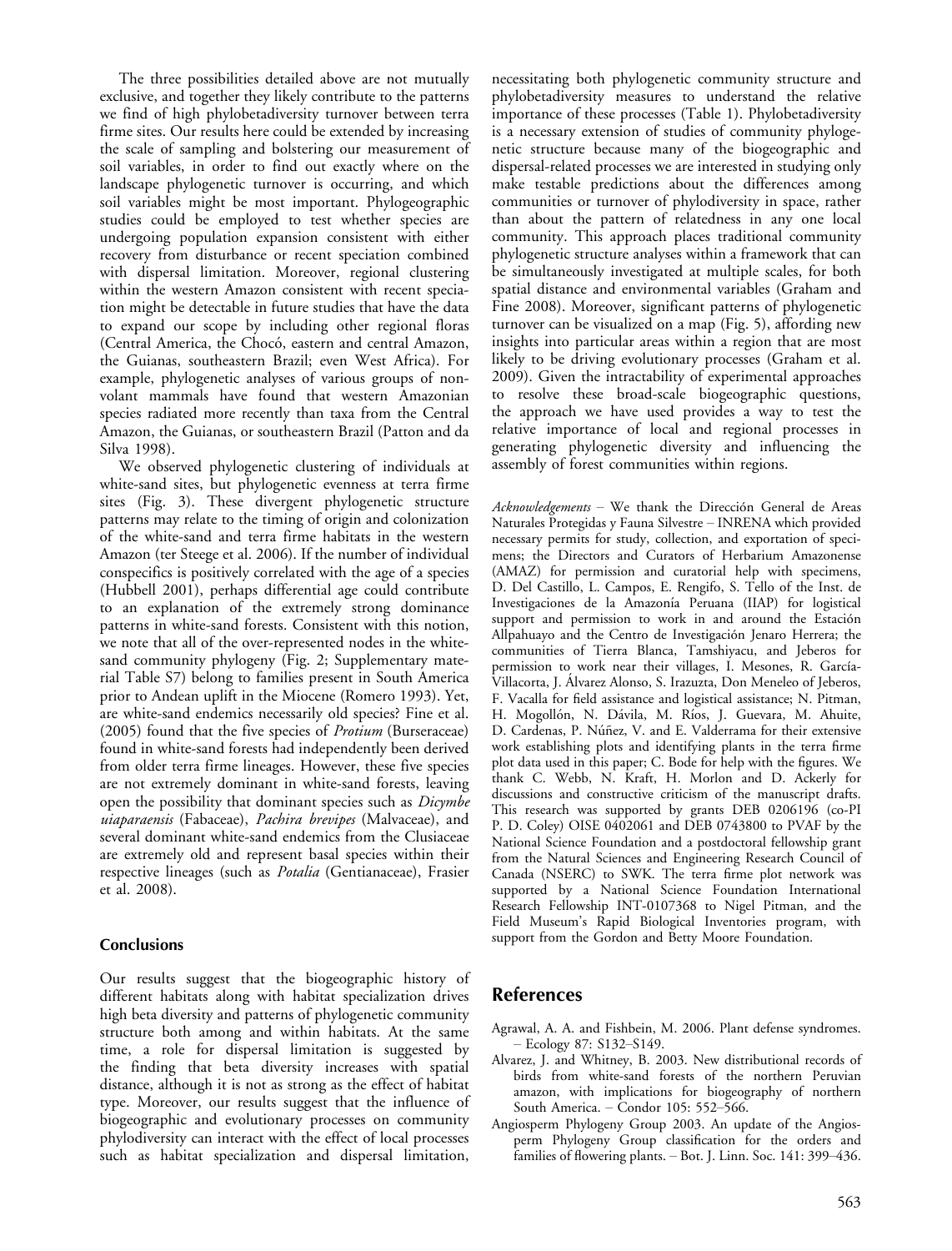- Antonelli, A. et al. 2009. Tracing the impact of the Andean uplift on Neotropical plant evolution. - Proc. Natl Acad. Sci. USA 106: 9749-9754.
- Capparella, A. P. 1992. Neotropical avian diversity and riverine barriers. - Acta Congr. Int. Ornithol. 20: 307-316.
- Cavender-Bares, J. et al. 2006. Phylogenetic structure of Floridian plant communities depends on taxonomic and spatial scale. Ecology 87: S109-S122.
- Cavender-Bares, J. et al. 2009. The merging of community ecology and phylogenetic biology. Ecol. Lett. 12: 693-715.
- Chave, J. 2008. Spatial variation in tree species composition across tropical forests: pattern and process. In: Carson, W. P. and Schnitzer, S. A. (eds), Tropical forest community ecology. Wiley-Blackwell, pp. 11-30.
- Chave, J. et al. 2007. The importance of phylogenetic structure in biodiversity studies. - In: Storch, D. et al. (eds), Scaling biodiversity. Cambridge Univ. Press, pp. 151-167.
- Colinvaux, P. A. and De Oliveira, P. E. 2001. Amazon plant diversity and climate through the Cenozoic. Palaeogeogr. Palaeoclimatol. Palaeoecol. 166: 51-63.
- Condit, R. et al. 2002. Beta-diversity in tropical forest trees.  $-$  Science 295: 666–669.
- Coomes, D. A. 1997. Nutrient status of Amazonian caatinga forests in a seasonally dry area: nutrient fluxes, litterfall and analyses of soils.  $-$  Can. J. For. Res. 27: 831-839.
- Coomes, D. A. and Grubb, P. J. 1998. Responses of juvenile trees to above and belowground competition in nutrient-starved Amazonian rain forest. - Ecology 79: 768-782.
- Davis, C. C. et al. 2002. Laurasian migration explains Gondwanan disjunctions: evidence from Malpighiaceae. - Proc. Natl Acad. Sci. USA 99: 6833-6837.
- Emerson, B. C. and Gillespie, R. G. 2008. Phylogenetic analysis of community assembly and structure over space and time. - Trends Ecol. Evol. 23: 619-630.
- Fine, P. V. A. et al. 2004. Herbivores promote habitat specialization by trees in Amazonian forests.  $-$  Science 305: 663-665.
- Fine, P. V. A. et al. 2005. The contribution of edaphic heterogeneity to the evolution and diversity of Burseraceae trees in the western Amazon.  $-$  Evolution 59: 1464-1478.
- Fine, P. V. A. et al. 2006. The growth-defense trade-off and habitat specialization by plants in Amazonian forests.  $-$  Ecology 87: S150–S162.
- Fine, P. V. A. et al. 2010. A floristic study of the white-sand forests of Peru. – Ann. Miss. Bot. Gard. 97: 283–305.
- Forest, F. et al. 2007. Preserving the evolutionary potential of floras in biodiversity hotspots.  $-$  Nature 445: 757-760.
- Frasier, C. L. et al. 2008. Amazonian lowland, white sand areas as ancestral regions for South American biodiversity: biogeographic and phylogenetic patterns in Potalia (Angiospermae: Gentianaceae). - Organ. Divers. Evol. 8: 44-57.
- Gentry, A. H. 1986. Endemism in tropical versus temperate plant communities. - In: Soulé, M. E. (ed.), Conservation biology: the science of scarcity and diversity. Sinauer, pp. 153-181.
- Gilbert, B. and Lechowicz, M. J. 2004. Neutrality, niches, and dispersal in a temperate forest understory. - Proc. Natl Acad. Sci. USA 101: 7651-7656.
- Gilbert, G. S. and Webb, C. O. 2007. Phylogenetic signal in plant pathogen-host range. - Proc. Natl Acad. Sci. USA 104: 4979-4983.
- Graham, C. H. and Fine, P. V. A. 2008. Phylogenetic beta diversity: linking ecological and evolutionary processes across space in time.  $-$  Ecol. Lett. 11: 1265-1277.
- Graham, C. H. et al. 2009. Phylogenetic community structure in tropical hummingbird communities. - Proc. Natl Acad. Sci. USA 106: 19673-19678.
- Haffer, J. 1969. Speciation in Amazonian forest birds. Science  $165: 131 - 137.$
- Haffer, J. and Prance, G. T. 2001. Climatic forcing of evolution in Amazonia during the Cenozoic: on the refuge theory of biotic differentiation. - Amazoniana 16: 579-607.
- Hardy, O. J. and Senterre, B. 2007. Characterizing the phylogenetic structure of communities by an additive partitioning of phylogenetic diversity.  $-$  J. Ecol. 95: 493-506.
- Harms, K. E. et al. 2001. Habitat associations of trees and shrubs in a 50-ha neotropical forest plot.  $-$  J. Ecol. 89: 947-959.
- Harrison, S. and Grace, J. B. 2007. Biogeographic affinity helps explain productivity-richness relationships at regional and local scales. - Am. Nat. 170: S5-S15.
- Hayes, F. E. and Sewlal, J. N. 2004. The Amazon River as a dispersal barrier to passerine birds: effects of river width, habitat and taxonomy.  $-$  J. Biogeogr. 31: 1809–1818.
- Hoorn, C. 1993. Marine incursions and the influence of Andean tectonics on the miocene depositional history of northwestern Amazonia: results of a palynostratigraphic study. - Palaeogeogr. Palaeoclimatol. Palaeoecol. 105: 267-309.
- Hoorn, C. 1994. An environmental reconstruction of the palaeo-Amazon river system (Middle-Late Miocene, NW Amazonia). - Palaeogeogr. Palaeoclimatol. Palaeoecol. 112: 187-238.
- Hubbell, S. P. 2001. The unified neutral theory of biodiversity and biogeography. - Princeton Univ. Press.
- Hubbell, S. P. 2008. Approaching ecological complexity from the perspective of symmetric neutral theory. - In: Carson, W. P. and Schnitzer, S. A. (eds), Tropical forest community ecology. Wiley-Blackwell, pp. 143-159.
- Hughes, C. and Eastwood, R. 2006. Island radiation on a continental scale: exceptional rates of plant diversification after uplift of the Andes. - Proc. Natl Acad. Sci. USA 103: 10334-10339.
- Janzen, D. H. 1974. Tropical blackwater rivers, animals, and mast fruiting by the Dipterocarpaceae.  $-$  Biotropica 6: 69-103.
- Kembel, S. W. et al. 2010. Picante: R tools for integrating phylogenies and ecology.  $-$  Bioinformatics 26: 1463–1464.
- Kraft, N. J. B. and Ackerly, D. D. 2010. Functional trait and phylogenetic tests of community assembly across spatial scales in an Amazonian forest.  $-$  Ecol. Monogr. 80: 401-422.
- Kraft, N. J. B. et al. 2007. Trait evolution, community assembly, and the phylogenetic structure of ecological communities.  $-$  Am. Nat. 170: 271-283.
- Kraft, N. J. B. et al. 2008. Functional traits and niche-based tree community assembly in an Amazonian forest. – Science 322: 580-582.
- Kubitzki, K. 1990. The psammophilous flora of northern South America. - Mem. New York Bot. Gard. 64: 248-253.
- Lavin, M. et al. 2004. Metacommunity processes rather than continental tectonic history better explain geographically structured phylogenies in legumes. Phil. Trans. R. Soc. B 359: 1509-1522.
- Legendre, P. and Legendre, L. 1998. Numerical ecology, 2nd English ed. Elsevier.
- Marengo, J. 1998. Climatologia de la zona de Iquitos, Peru. In: Kalliola, R. and Flores Paitán, S. (eds), Geoecologia y desarrollo Amazonico: estudio integrado en la zona de Iquitos, Peru. Univ. of Turku Press, pp. 35-57.
- Medina, E. and Cuevas, E. 1989. Patterns of nutrient accumulation and release in Amazonian forests of the upper Rio Negro basin. - In: Proctor, J. (ed.), Mineral nutrients in tropical forest and savanna ecosystems. Blackwell, pp. 217-240.
- Patton, J. L. and da Silva, M. N. F. 1998. Rivers, refuges, and ridges: the geography of speciation of Amazonian mammals. - In: Howard, D. and Berlocher, S. (eds), Endless forms: modes and mechanisms of speciation. Oxford Univ. Press, pp. 202-213.
- Pennington, R. T. and Dick, C. W. 2004. The role of immigrants in the assembly of the Amazonian tree flora. Phil. Trans. R. Soc. B 359: 1611-1622.